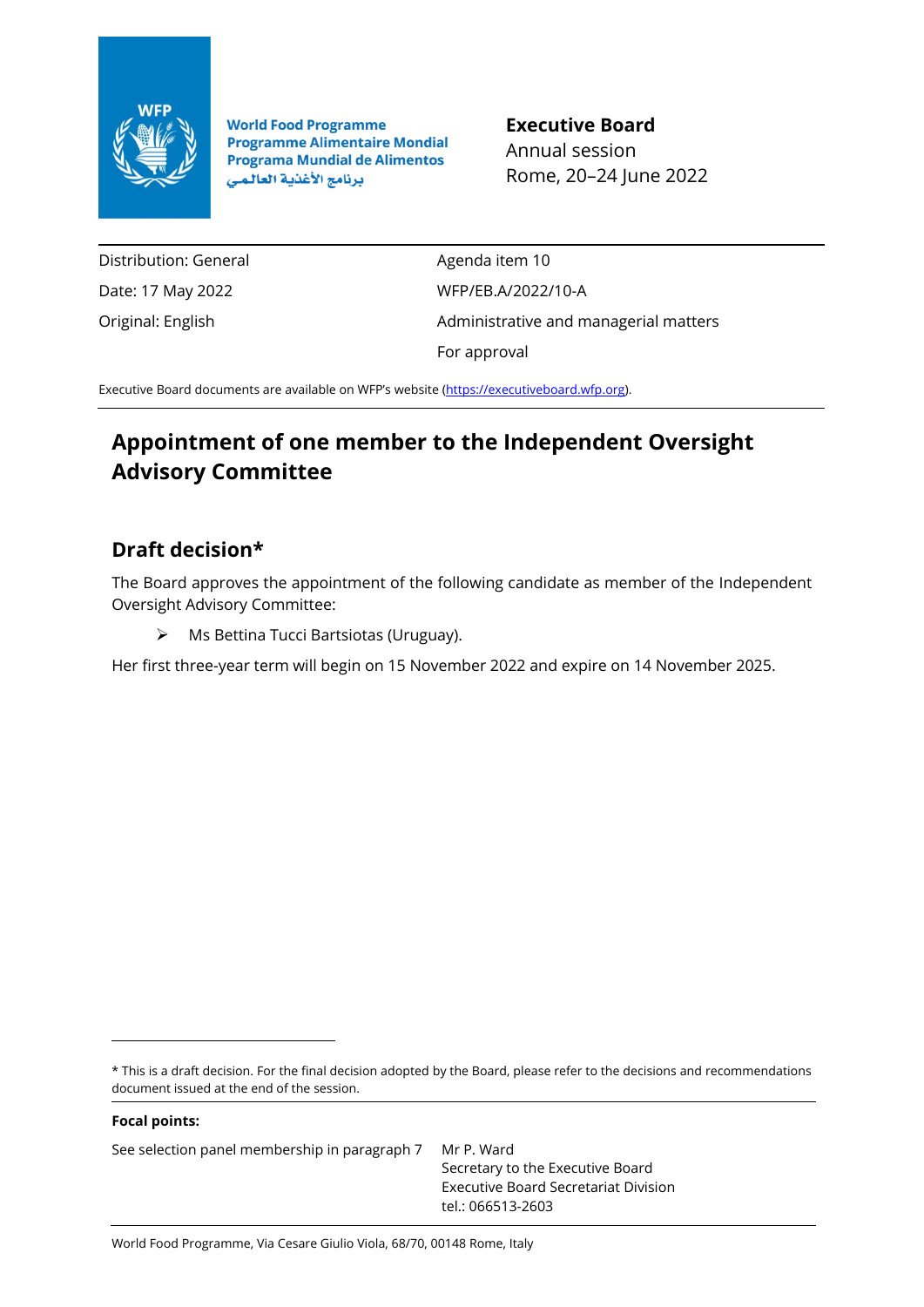## **Background**

- 1. Under the Independent Oversight Advisory Committee (IOAC) terms of reference,<sup>1</sup> the Board approves the appointment of Committee members on the recommendation of a selection panel consisting of five representatives, one from each of the electoral lists of the Executive Board, appointed by the Board.
- 2. The term of one member of the IOAC Mr Suresh Kana (South Africa) expires on 14 November 2022. The Executive Board and the Executive Director recognize, with gratitude, his strong contribution and distinguished service to WFP as the chairperson of the Committee.
- 3. The terms of reference of the IOAC specify that "to undertake their role effectively, members of the IOAC should collectively possess recent and relevant knowledge, skills and senior-level experience in the following areas:
	- a) finance and audit;
	- b) evaluation;
	- c) organization governance and accountability structures, including risk management;
	- d) understanding of general legal concepts;
	- e) senior-level management experience; and
	- f) the organization, structure and functioning of the United Nations system and/or other intergovernmental organizations."
- 4. The terms of reference stipulate that due regard shall be paid to equitable geographic representation in the selection of IOAC members.
- 5. To identify suitable candidates, WFP sought applications by advertising the positions on its recruitment website and through its usual vacancy publicizing channels in March 2021.
- 6. WFP's vacancy announcement and outreach yielded 570 external candidates **–** 31 percent women and 69 percent men. The applications were narrowed down to a shortlist of the most highly qualified candidates. To pay due regard to equitable geographic representation, and given the nationalities of the three remaining members of the Committee<sup>2</sup> as well as an upcoming vacancy in 2022, particular attention was given to nationals of countries in Lists A, B and C. As a result, candidates from Lists A and  $B<sup>3</sup>$  were appointed to serve as members of the IOAC (then Audit Committee) by the Board at its 2021 annual session. The Board was also informed that the next recommended candidate, who was from the List C region, had been identified for a vacancy expected to occur in 2022.
- 7. To consider candidates for any vacancies in the membership of the IOAC that may occur in 2022, a selection panel was approved by the Board at its 2021 second regular session. The panel was composed of Ms Lamia Ben Redouane, Alternate Permanent Representative of Algeria; Dr Bommakanti Rajender, Alternate Permanent Representative of India; Ms Diana Infante Quiñones, Alternate Permanent Representative of the Dominican Republic; Ms Elizabeth Petrovski, Alternate Permanent Representative of the United States of America (chairperson of the selection panel); and Mr Denis Cherednichenko, Alternate Permanent Representative of the Russian Federation.

<sup>1</sup> Se[e WFP/EB.2/2021/9-A.](https://docs.wfp.org/api/documents/WFP-0000099367/download/)

<sup>2</sup> Mr Suresh Kana (South Africa), Ms Agnieszka Slomka-Golebiowska (Poland) and Mr Robert Samels (Canada).

<sup>&</sup>lt;sup>3</sup> Mr Darshak Shah (Kenya) and Mr Veerathai Santiprabhob (Thailand).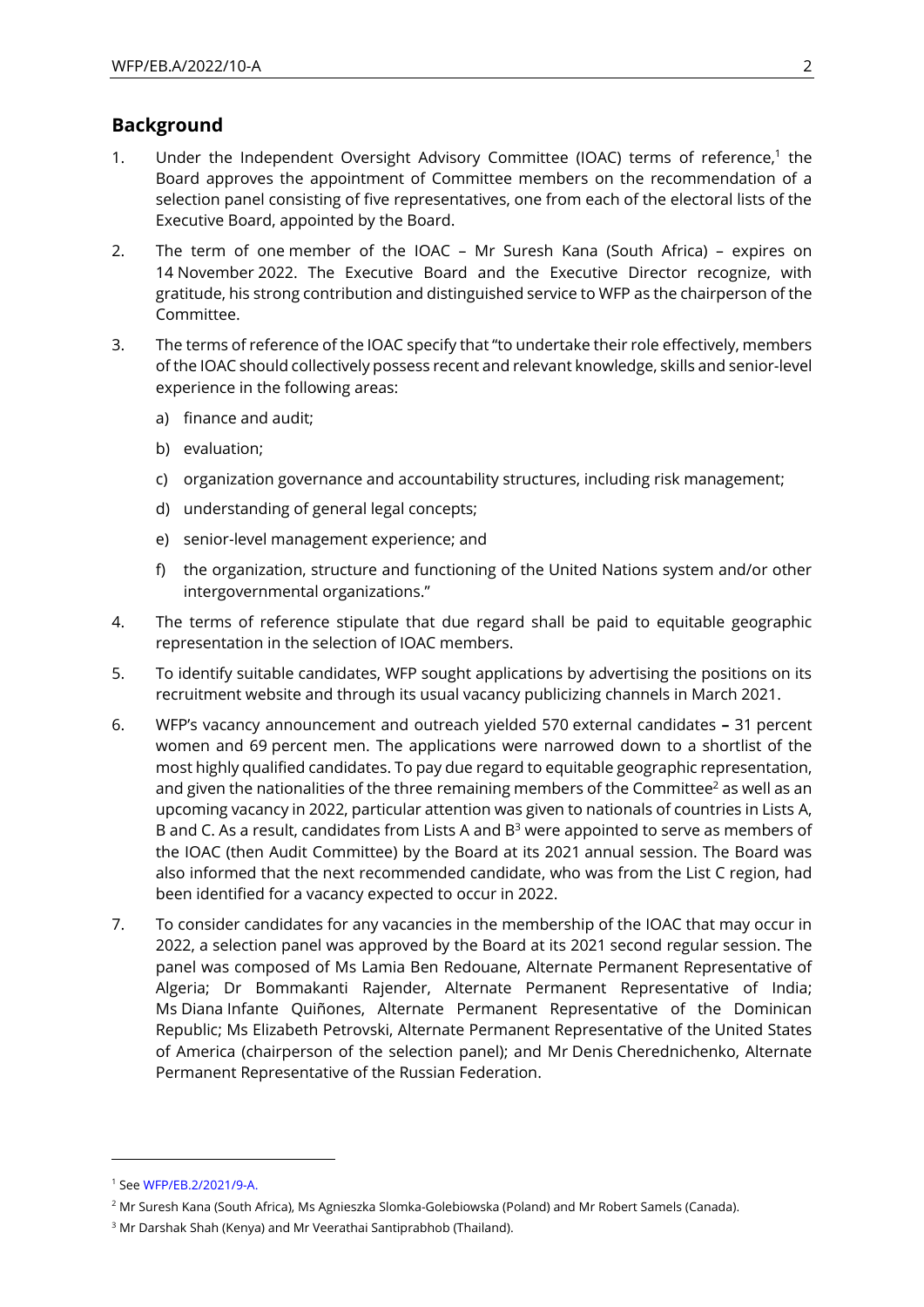- 8. The selection panel met in April and reviewed the application of the next recommended candidate from the 2021 selection process. Based on the selection criteria outlined above, the selection panel concurred to recommend to the Executive Board that it approve the appointment of the following candidate:
	- ➢ Ms Bettina Tucci Bartsiotas (Uruguay).
- 9. The curriculum vitae of the candidate is contained in the Annex to this document.
- 10. If her appointment is approved by the Board, the new member would, under the IOAC's terms of reference, serve a renewable term of three years.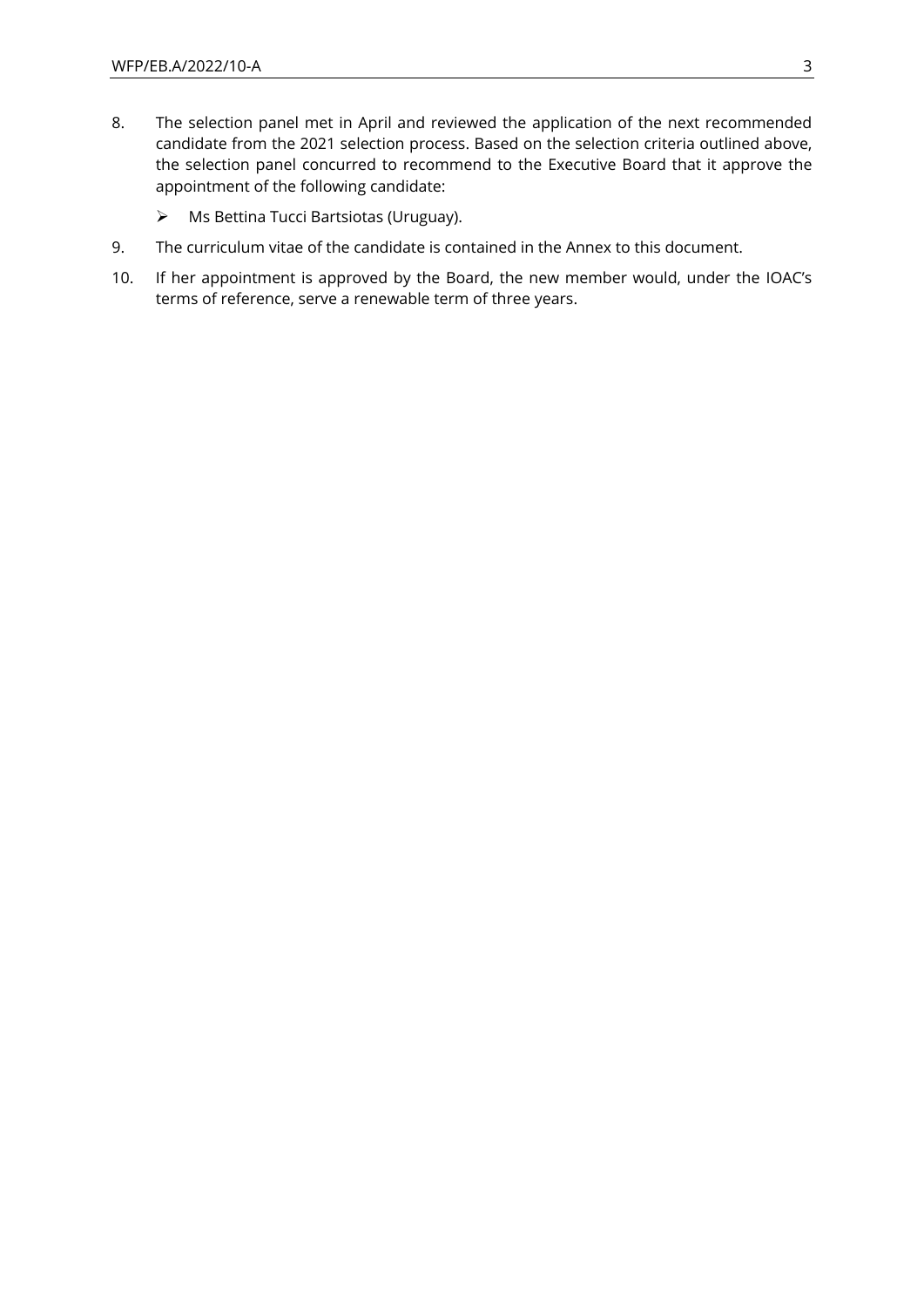## **ANNEX**

## **Curriculum Vitae**

#### **Bettina Tucci Bartsiotas**

## **Nationality:** Uruguay

## **Professional experience**

September 2018-June 2020

## **Director a.i., United Nations Interregional Crime and Justice Research Institute (UNICRI), Torino, Italy**

Directed the planning and implementation of the work of UNICRI at a critical time when the Institute had seen a decline in the confidence of donors, drastic reduction in the number of projects, and low morale among the staff.

Major accomplishments:

- Improved the visibility of UNICRI, ensuring a positive reputation and sustained financial viability, increasing the number of projects, number of donors and the size of contributions.
- Developed key policies and documents, including strategic programme plan, resource mobilization policy and implementation plan, enterprise risk management policy and risk matrix.
- Broadened and diversified its stakeholder base, entering into 30 memoranda of understanding with other United Nations organizations, governmental entities, NGOs, private sector companies, and private foundations.
- Reinstated the morale and enthusiasm of the staff to ensure effective and efficient delivery of outcomes and credibility with contributors and partners.
- Secured the approval and support of the Board of Trustees as well as other major stakeholders.

#### February 2015–August 2018

#### **Assistant Secretary-General, Controller, United Nations, New York**

Responsible for the formulation, implementation and monitoring of budgetary and financial strategy and policy, as well as programme planning, budget formulation, investment management and preparation of accounts. Administered and ensured compliance with the Financial Regulations and Rules of the United Nations, established budgetary and accounting policies and procedures, and ensured sound financial management of resources, as well as their effective and efficient use. Provided advice to the Secretary-General on policy matters with respect to the budgets, plans, work programmes and finances of the organization; facilitated intergovernmental deliberations of the General Assembly on planning, programming, budgeting and accounts; and represented the Secretary-General and the United Nations system in the establishment of financial agreements with stakeholders such as the European Commission, multilateral financial institutions and international banks.

Major accomplishments:

- Full implementation of the International Public Sector Accounting Standards for the financial statements, with clean audit opinions from the Board of External Auditors.
- Strengthening of internal controls and risk management, using the enterprise resource planning system, UMOJA; initiating the preparation of a Statement of Internal controls; revising delegation of authority; and strengthening financial reporting.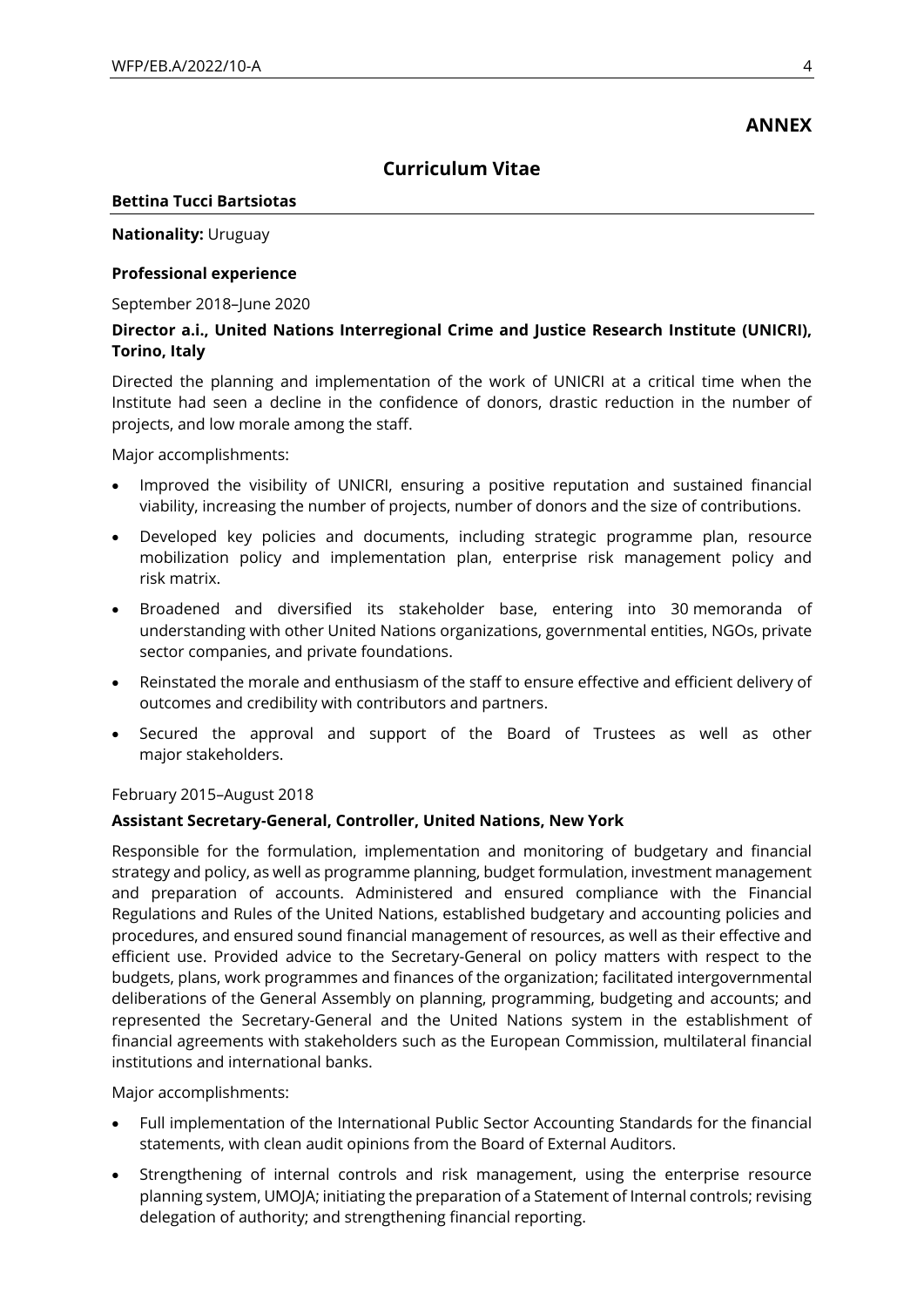- Leading a team of 300 staff to excellence in the field of budget and finance, through improvement in skills, use of state of the art tools, and enhanced client orientation.
- Strengthening liaison with the procurement and property management offices to ensure that relevant rules and regulations are followed, and that assets are planned, implemented and reported in the most efficient manner.
- Initiating major budgetary and financial improvements under the Secretary-General's recent managerial reform plans.

#### 2011–2014

## **Director of Budget and Finance (D2), International Atomic Energy Agency (IAEA), Vienna**

Directed the Division responsible for budget, financial management, monitoring and reporting, internal controls, treasury, payments and liaison with External Auditors and Board of Governors. Maintained strong rapport with all stakeholders, and secured the support of governing bodies, donors and other colleagues to achieve the goals of the organization. Chaired the Procurement Committee, and designed internal controls for procurement actions, office automation procedures, travel and other administrative processes. Provided advice to the Director General on all budgetary and financial matters, and worked closely with Conference Services and the Bureau of the Governing Bodies to support the preparation of documentation, debates and resolutions.

#### 2008–2011

## **Deputy Director (D1), Division of Financial and Administrative Management, United Nations Children's Fund (UNICEF), New York**

Directed the work of the Budget Office with primary responsibility for the development of UNICEF's integrated budget (USD 5 billion) and structuring the financial framework of global and country programmes. Work included: management of central services, allocation of global staff positions, budget monitoring, reimbursements and co-sharing of United Nations common services and administrative costs; issuance of budget guidelines, overseeing the implementation and training of results based budgeting, preparation of programme and budget documentation and presentation to the Executive Board and the Advisory Committee on Administrative and Budgetary Questions.

#### 2005–2008

#### **Head of Programme and Budget, IAEA, Vienna**

Directed and managed the preparation and implementation of the programme and budget of the IAEA. Designed strategy and policy for the entire programme, applied results based management techniques, and implemented performance indicators and performance management systems throughout the organization. Oversaw the planning and implementation of the automated budget system and led budget and programme discussions with Member States.

#### 2000–2005

#### **Head of Programme and Resources, Department of Safeguards, IAEA, Vienna**

Managed all administrative functions of the Department of Safeguards, including recruitment, promotion, and performance evaluations of a staff of more than 600, as well as implementing an extensive re-organization of the Department. Developed the strategic objectives of the Department and designed the system of monitoring and productivity measures. Instituted a results-based approach to programme and budget.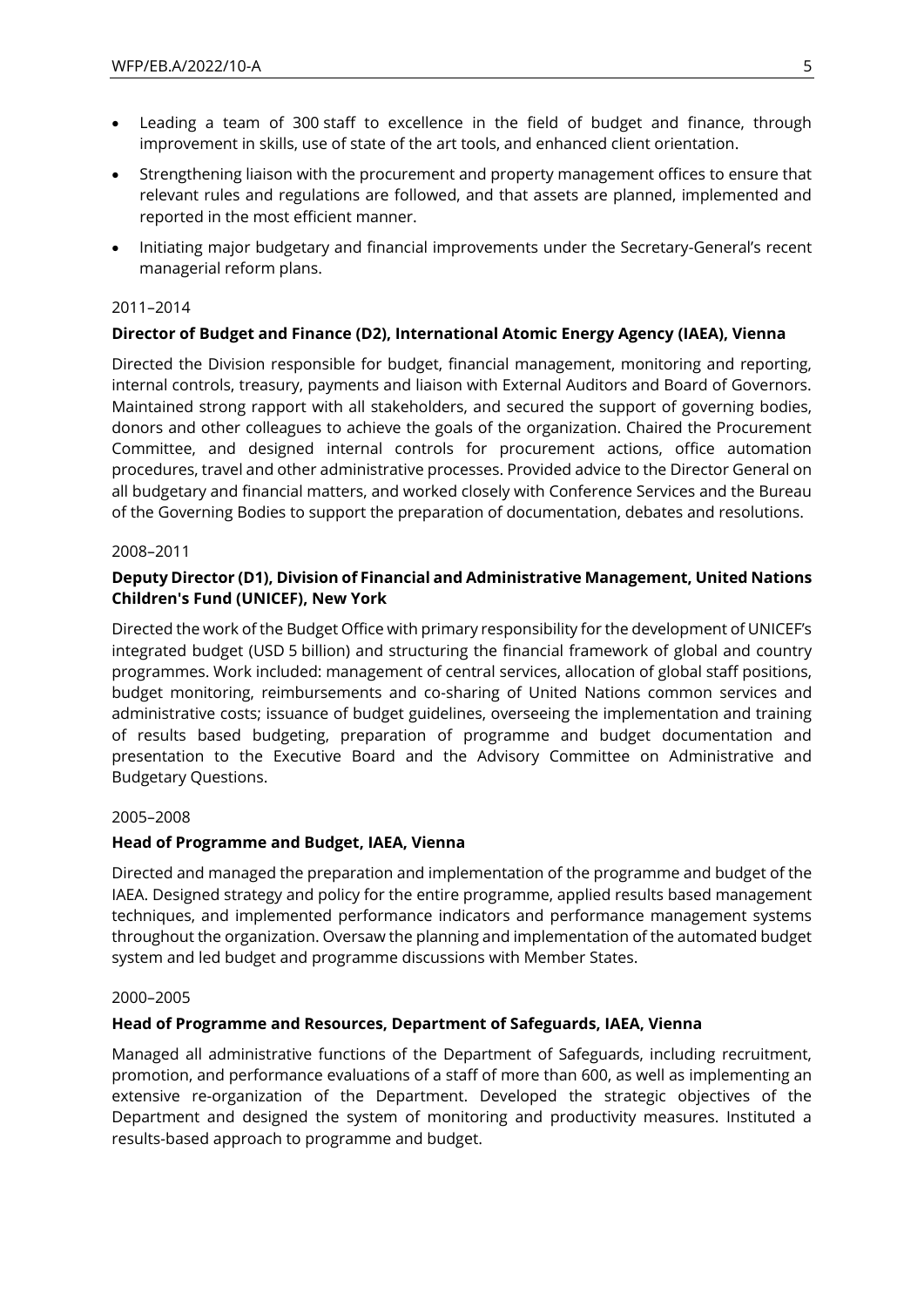#### 1994–2000

#### **Senior Programme Analyst; Financial Management Analyst**, **IAEA, Vienna**

#### 1984–1992

#### **Principal Officer, Certified Public Accountant firm, Washington, DC**

Owner and principal officer of an accounting and management services firm working with businesses in the private sector, investors, and United States Government agencies.

1981–1983

#### **International Monetary Fund, Washington, DC**

Prepared reports and research papers on econometric and statistical analysis of macro-economic issues.

#### 1975–1980

#### **Inter-American Development Bank, Washington, DC**

Administrative assignments in the Office of the External Advisor, the Office of the Extra-regional Directors, and the Office for Economic and Social Development.

#### **Languages**

| Spanish – mother tongue | English (fluent) | German (fluent) |
|-------------------------|------------------|-----------------|
| French (basic)          | Italian (basic)  | Greek (basic)   |

#### **Education**

- Master in Business Administration, George Washington University, United States of America, 1982.
- Bachelor of Arts, Economics and Business Administration, American University, United States of America, 1979.
- Certified Public Accountant, United States of America, 1986.